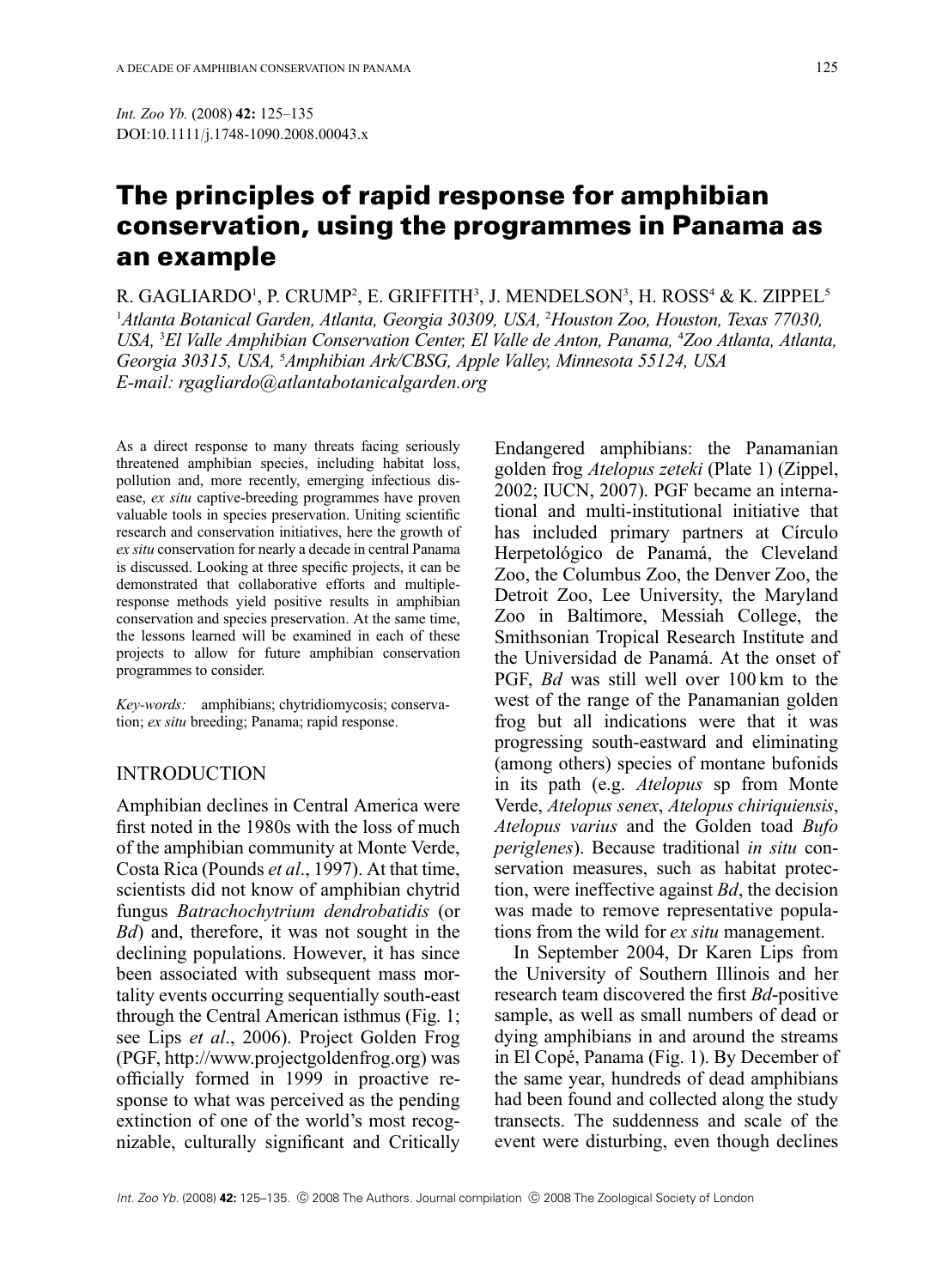

Fig. 1. Spatiotemporal spread of amphibian chytridiomycosis (caused by fungal pathogen Batrachochytrium dendrobatidis) in Costa Rica and Panama; figure modified and updated with new data presented herein from Fig. 1 in Lips et al., 2006.



Plate 1. Panamanian golden frog Atelopus zeteki. Ron Gagliardo, Atlanta Botanical Garden.

had been witnessed and studied in other locations in both Panama and Costa Rica for over a decade (Lips et al., 2005). In December 2004, there was a clear correlation between the sudden decline of an amphibian population and the first arrival of Bd at long-term study transects in central Panama (Lips et al., 2006). The transects within the Parque Nacional General de División Omar Torrijos Herrera, near the town of El Copé, were surveyed for over 4 years and declines were documented in local populations of most amphibians that were far above the fluctuations recorded before the arrival of Bd (Lips et al., 2006). The conclusion was that  $c. 50\%$ of amphibian species and  $c$ . 80% of individuals may disappear in a short period of time.

These data instigated the call for a meeting of concerned scientists in Atlanta, Georgia, USA. The simple question 'What can we do?' provided the group with the challenge to take action, which led to the formation of the Amphibian Recovery and Conservation Coalition (ARCC) project. Similar to circumstances that initiated PGF, this group was faced with a challenge of attempting to ward off a major loss of biodiversity. What makes the ARCC project unique is the attempt to salvage multiple species during a 'crash' using triage techniques under less than ideal conditions. The drastic declines observed at El Copé were predicted in El Valle, possibly the last 'upland' area of reasonably undisturbed fauna and habitat of the Talamancan highlands region of eastern Costa Rica and western Panama, instigating the ARCC project, where individuals were exported because of a lack of facilities; however, simultaneously, the feasibility of performing this work in Panama was investigated. The El Valle Amphibian Conservation Center (EVACC) was created to provide an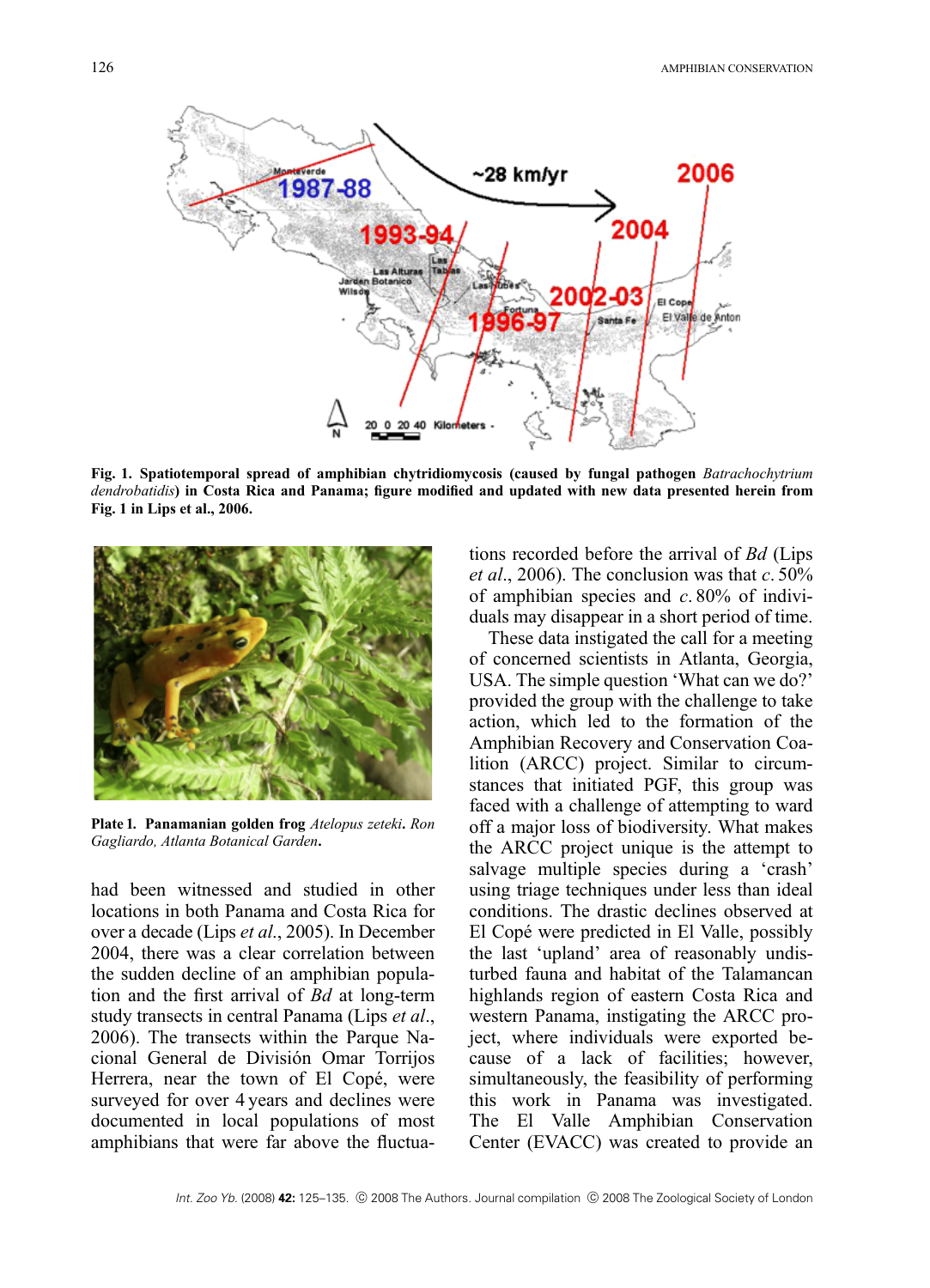in-country ex situ facility in which assurance colonies of seriously threatened, regional endemics and other specifically selected species could be maintained long term until pertinent threats could be mitigated and the species could be reintroduced. Batrachochytrium dendrobatidis has travelled eastwards along the mountain range (Lips et al., 2006) and at the time of project initiation was only 50 km away.

The creation of the EVACC was a direct response to the need identified by PGF to breed golden frogs in Panama and to the political and logistical challenges encountered by ARCC who exported rescued amphibians because of the lack of suitable incountry facilities. Both these projects relied heavily on the political and logistical framework put in place by PGF. Initially, three goals were set. The first aimed to create and maintain an ex situ colony of Panamanian golden frogs in country. Many zoos, tourist destinations and hotels in central Panama use these frogs to attract visitors. This ex situ colony could be used to supply captive-born individuals for such displays, alleviating pressure on wild populations. The second goal was to house, display and breed amphibians rescued from El Copé and El Valle during the ARCC project. The third goal was to serve as an educational centre for the citizens of Panama, to learn about their native amphibian fauna. It must be noted that initially, the intention was that golden frogs would be returned to Panama to stock EVACC from PGF and other species from the ARCC, for project publicity purposes. Thus, most of the animals destined to be housed and displayed at EVACC would be returned from the United States.

Fifty *ex situ* specialists representing 14 countries and every amphibian-inhabited continent held a meeting in El Valle in February 2006 (Zippel et al., 2006) with a goal to discuss the approach that the eclectic assortment of zoos, aquariums, botanical gardens, academic institutions and private individuals could adopt to address ex situ aspects of the Amphibian Conservation Action Plan (ACAP: Gascon et al., 2007; Moore &

Church, in press). As a direct result of this meeting, two things became immediately clear that would alter the course of EVACC. First, despite the original intention to do so, animals that had been exported from Panama, housed in the United States in less-stringent quarantine, should not be returned to Panama to prevent any risk of inadvertently introducing any novel pathogens. Second, with the large number of species requiring ex situ breeding action, it quickly became clear that EVACC would have to do more than breed Panamanian golden frogs and display a few other frog species. With this new mandate, the facilities' ultimate goals were now solidified. The primary objectives of EVACC are twofold. The first is to serve as a repository to prevent the extinction of the threatened amphibian species of El Valle and to use these populations as a source for reintroductions at the appropriate time in the future. The second is to foster appreciation and raise awareness of the amphibian fauna of El Valle through conservation education and research. This paper summarizes the work of PGF and ARCC that led to the creation of the first incountry facility in Panama for protection of significant amphibian biodiversity.

## METHODOLOGY AND IMPLEMENTATION

Obtaining proper permitting licenses from the Panamanian agency in charge of the protection of natural flora and fauna in country (Autoridad Nacional del Ambiente, ANAM) and making important contacts, PGF initiated their project focusing on research in streams in central Panama. From 2001 to 2005, PGF established seven transects in streams to gather data on stream quality, as well as survey adult, metamorphosed froglets and tadpole populations in  $A$ . zeteki, and egg masses in streams. PGF used these data to establish Evolutionarily Significant Units (ESUs) of Panamanian golden frogs, revealing that the Panamanian golden frog actually spans two species: A. zeteki and A. varius (Zippel et al., 2007). The exportation of animals then began in 2001. In May of 2005,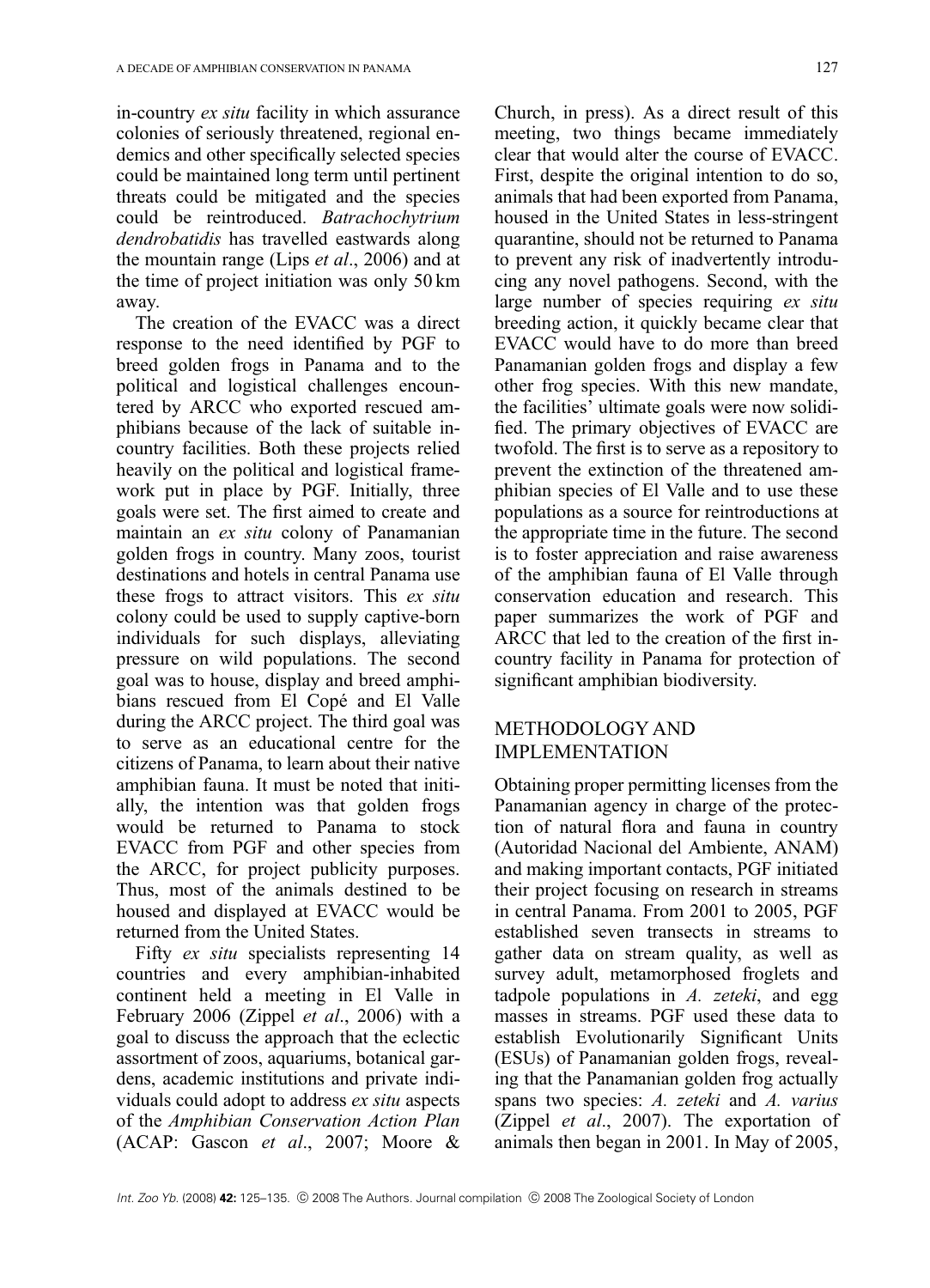PGF sent a team down to Panama to collect their last group of golden frogs, animals possibly infected at the advanced Bd front and treated in the field.

ARCC began their project utilizing bureaucratic, logistical and personal relationships put in place by its predecessor, PGF. With Panamanian biologists, ARCC first secured the support and directive from the Panamanian government to collect and remove amphibians from harm's way. The project ran from 1 June to 1 September 2005 and utilized the skills of six staff and dozens of volunteers from around the world. The staff was responsible for arranging all logistics, fieldwork and the formidable task of diligent care of captive amphibians in makeshift facilities. These facilities were primarily rented houses or, in the case in El Valle, a duplex provided at no cost by the Hotel Campestre. Strict quarantine, treatment and maintenance protocols were established to help to maintain the best possible hygiene under the circumstances. Individual latex gloves were used to handle each individual, reducing the chances of cross-contamination between frogs. Enclosures were disinfected every other day using a 10% bleach solution. Only non-bleached paper towels were implemented for routine cleaning protocols. Each animal was swabbed for *Bd* testing using the polymerase chain reaction (PCR) method according to Annis et al. (2004) and assigned a group number and individual number corresponding to the species and site of collection. The date of collection, gender and the general physical appearance of each animal were recorded for management purposes. Water used for amphibians was simply rainwater collected in 95 litre containers with additional disinfection or filtration. Hand-collected and trapped food items were used to maintain amphibians during their in-country stay before being exported.

At El Copé, transects established previously by the Lips group were monitored. These transects produced very low numbers (60 total) of species and individuals during the course of the project and thus, all were collected, swabbed for subsequent PCR testing to detect Bd and prophylactically treated with Itraconazole according to the method of Nichols & Larimande (2000). Sampling for Bd was performed daily during the 11 day treatment regime. All PCR analyses were performed by M. Poore and M. Levy at North Carolina State University, USA.

At El Valle, staff worked to collect up to 40 individuals (20  $\partial^2/20$   $\partial^2$ ) of species that were prioritized using a prototype ranking protocol developed by Roberto Ibáñez. This protocol took into account the degree of endemism, threat status and range size in determining which species to collect. The taxonomy is that of the online reference Amphibian Species of the World (Frost, 2007). The major logistical challenge in El Valle was holding many individuals from multiple taxa with small numbers of staff. Collection at some points had to be suspended as the routine care of previously collected animals needed to be addressed.

At the suggestion of ANAM, animals collected by ARCC staff were exported to Atlanta Botanical Garden, Georgia, USA, where they underwent a 30 day quarantine period during which animals were monitored and treated (if necessary) for internal parasites and further acclimated to new surroundings. This was accomplished at three intervals with three sets of export permits. Post-quarantine, animals were distributed among maintenance facilities at the Atlanta Botanical Garden, Zoo Atlanta, Georgia, USA, and the Henry Vilas Zoo, Wisconsin, USA. Over time, animals were distributed to other institutions with the facilities, staff and commitment to maintain these species and participate in the project.

EVACC made use of many of the protocols put in place by the ARCC project. Owing to the large number of amphibian species in El Valle and the limited space at EVACC, a selection process was applied to all species in order to determine which species do indeed require ex situ conservation. The selection process was based on a Role Selection document generated from the EAZA (European Association of Zoos and Aquariums) Reptile, Amphibian and Invertebrate TAG (taxonomic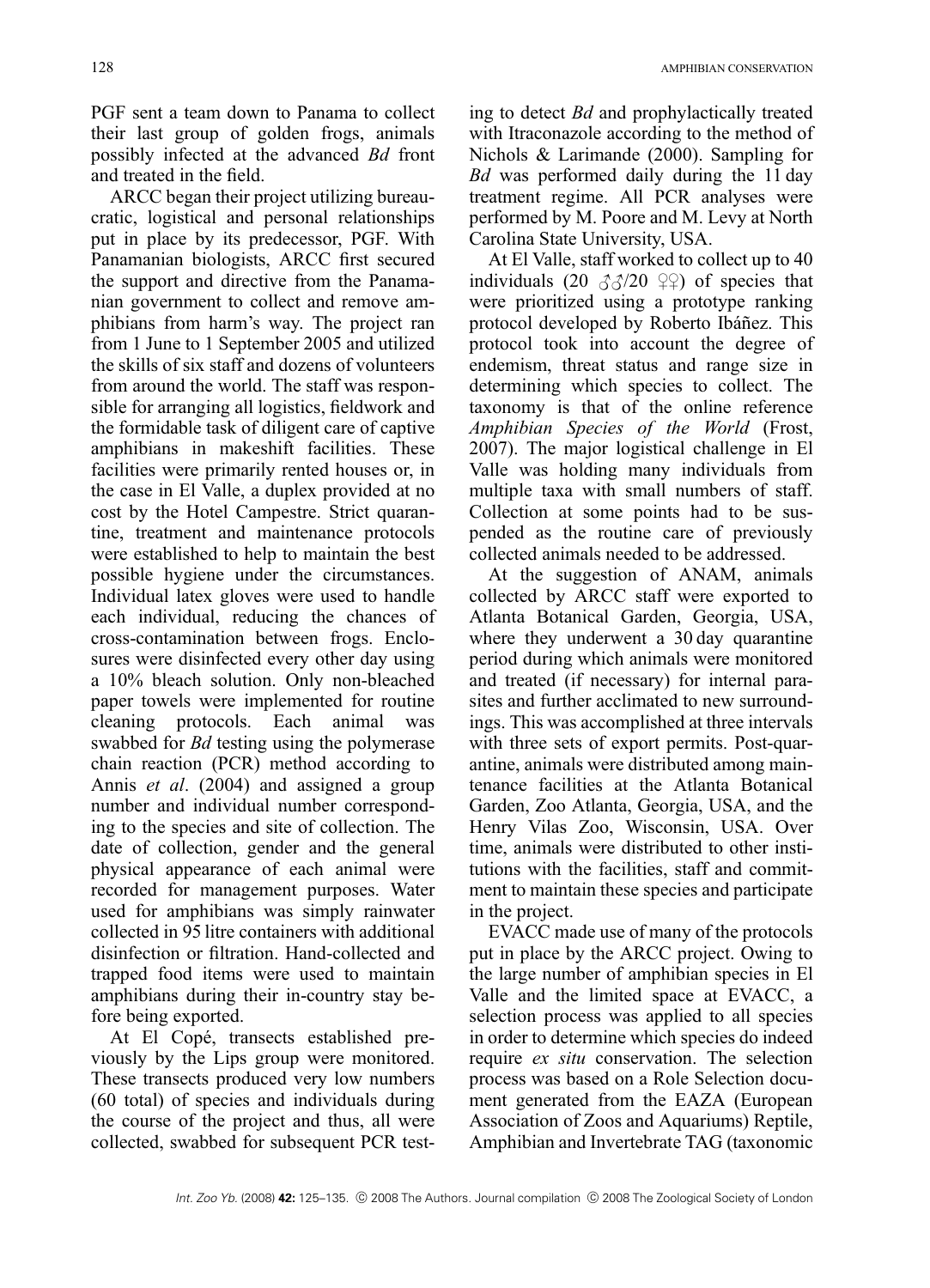| <b>SPECIES</b>                                |           |   |   | <b>IUCN PGF ARCC EVACC</b> |
|-----------------------------------------------|-----------|---|---|----------------------------|
| Panamanian golden frog<br>Atelopus zeteki     | CR.       | X |   | X                          |
| Harlequin frog<br>Atelopus varius             | CR.       | X |   |                            |
| Rana de Corona<br>Anotheca spinosa            | NT        |   | X | X                          |
| Ranita de Cristal<br>Cochranella albomaculata | LC        |   | X |                            |
| Ranita de Cristal<br>Cochranella granulosa    | LC        |   | X |                            |
| Vicente's poison frog                         |           |   |   |                            |
| Dendrobates vicentei                          | DD        |   | X | X                          |
| Gastrotheca cornuta                           | LC        |   | X | X                          |
| Ecnomiohyla fimbrimembra                      | EN        |   | X | X                          |
| Hyloscirtus palmeri                           | LC        |   | X | X                          |
| Rana mususas                                  |           |   |   |                            |
| Eleutherodactylus museosus                    | EN        |   | X | X                          |
| Craugastor gollmeri                           | LC        |   | X |                            |
| Eleutherodactylus pardalis                    | VU        |   | X |                            |
| Craugastor bufoniformis                       | LC        |   | X | X                          |
| Craugastor punctariolus                       | EN        |   | X | X                          |
| Hylomantis lemur                              | DD        |   | X | X                          |
| Colostethus flotator                          | LC        |   | X |                            |
| Colostethus pratti                            | LC        |   | X |                            |
| Craugastor tabasarae                          | <b>CR</b> |   |   | X                          |
| Hemiphractus fasciatus                        | NT        |   |   | X                          |
| Hyloscirtus colymba                           | EN        |   |   | X                          |

Table 1. Priority taxa for each of the Panama projects. IUCN criteria: CR, Critically Endangered; EN, Endangered; VU, Vulnerable; NT, Near Threatened; DD, Data Deficient; LC, Least Concern (IUCN, 2007). PGF, Project Golden Frog; ARCC, Amphibian Recovery and Conservation Coalition; EVACC, El Valle Amphibian Conservation Center.

advisory group) and the selection criteria developed at the February 2006 meeting (Zippel et al., 2006). Thus, EVACC identified the species in Table 1 from El Valle as requiring ex situ conservation tactics. It was also decided that if presumed extinct amphibian species were suddenly rediscovered somewhere in the Panamanian Talamancan highlands, a captive colony would be established at EVACC from salvaged individuals.

In April 2006, an anuran from a stream inside the El Valle watershed tested positive

for Bd by PCR. Until this point, construction of EVACC had been progressing slowly and housing amphibians at the facility was out of the question. A temporary facility was again established at the Hotel Campestre in El Valle. In May 2006, permits were granted from ANAM and collection of select amphibian species began. Upon entering the collection, each specimen was identified to the species, sexed, weighed (in grams), snout– vent length was measured (using dial calipers in mm) and swabbed for subsequent Bd testing. Individuals were then immediately entered into a prophylactic treatment course for chytrid fungus infection using the method based on Nichols & Larimande (2000). Each specimen was carefully cataloged to track feeding, defaecation history (for retrospective analysis of gut parasites and diet) and all medical treatments. Once animals completed their treatment course, they were re-weighed, examined, re-swabbed and usually transferred to a clean room unless under special medical circumstances. Individuals were fed daily or every other day depending on the species, and enclosures and substrates were cleaned and disinfected with 10% sodium hypochlorite (bleach) on the days between feedings. This allowed workers to monitor fresh faecal material and uneaten food items as well as to maintain maximum hygiene standards. Water used for the amphibians was potable tap water run through a  $0.5 \,\mathrm{\upmu m}$ carbon block filter to remove any chlorine, pesticides or other harmful substances (after the water was filtered, it was stored in a 95 litre bucket in the bathroom of each room).

Strict quarantine protocols were also imposed, namely dedicated, disinfected footwear was used for each person entering each room and equipment was not transferred between rooms. A pair of disposable, powder-free, vinyl gloves was used for every individual enclosure for a single use. All discarded enclosure refuse, used gloves and collection material were disinfected with 10% sodium hypochlorite before it was discarded as trash to prevent the spread of any pathogens from the collection. The floors of both rooms and the immediate area outside the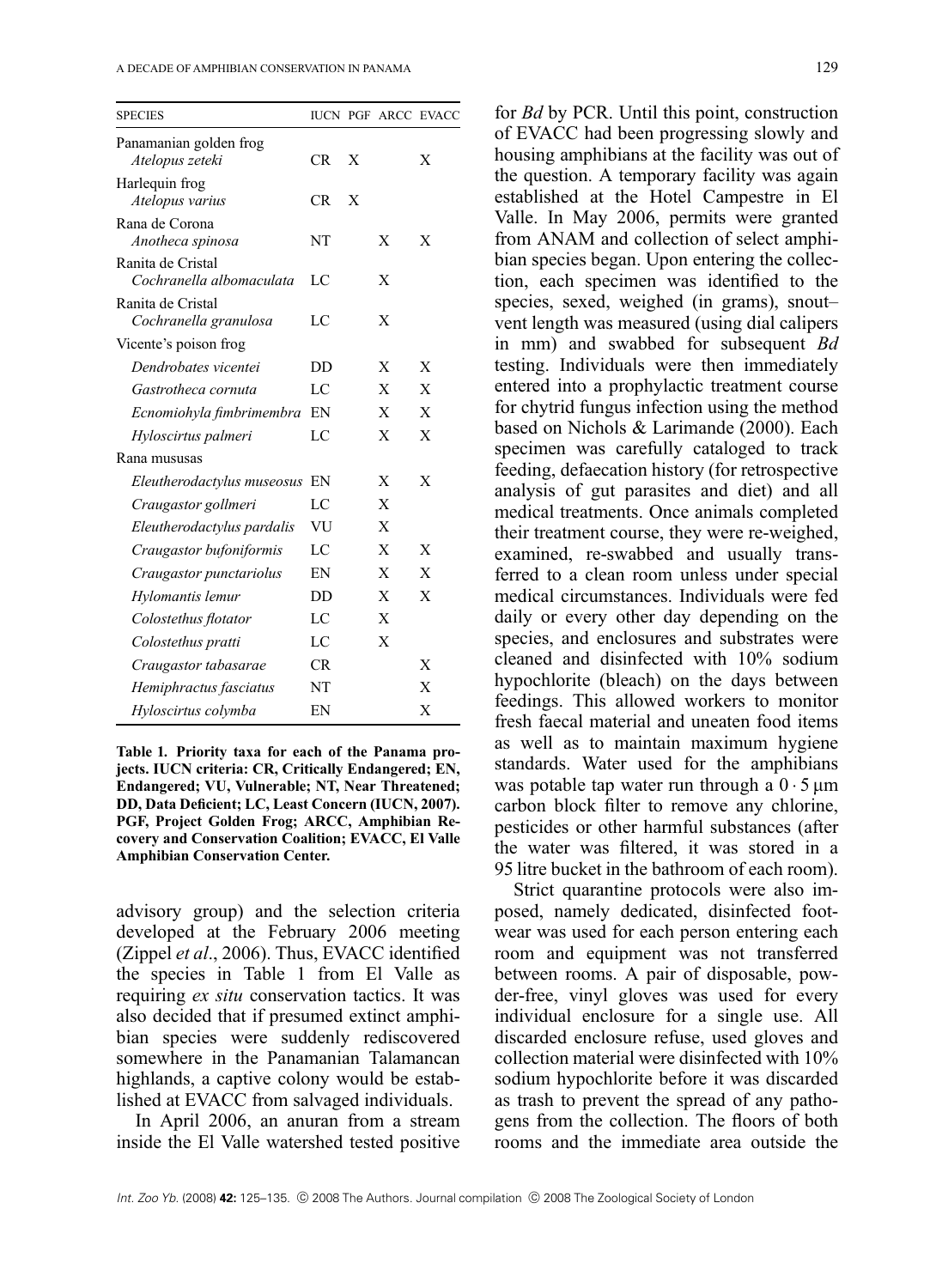first in captivity. Environmental factors, such as extreme barometric fluctuations, local food items or even regular disturbance from enclosure cleaning, were possible triggers. In Hy. lemur, hundreds of F1 offspring produced in Atlanta have been dispersed to over 15 facilities in three countries, increasing the ex situ safety net for this particular species. Offspring of the Rocket frog C. pratti have also been distributed. Other taxa, such as the Marsupial frog G. cornuta, despite several

ARCC collected only about 60 individuals from the El Copé site. The taxa in greatest numbers included centrolenid and leptodactylid frogs. The findings in El Valle were much more productive because Bd had not yet arrived. Hundreds of individuals in total from nearly 30 species were collected (Table 1). Not all individuals encountered were collected as once 20 of each sex were obtained, duplicates were released.

In captivity, some species, such as Hyloscirtus palmeri and Hemiphractus fasciatus (Plate 2), proved extremely difficult to maintain either in Panama or Atlanta. Several species are actively breeding, however, including Hylomantis lemur, Colostethus pratti, Eleutherodactylus gaigae, Gastrotheca cornuta (Plate 3), Anotheca spinosa, Dendrobates vicentei and Minyobates minutus. In some cases, these breeding events, some taking place within temporary ARCC triage or EVACC quarantine facilities, represent the

www.projectgoldenfrog.org).

and Cleveland for initial quarantine and maintenance. At the time of writing, 41 of the wild-caught animals are represented with over 1500 animals in the captive-bred population at nearly 50 Association of Zoos and Aquariums (AZA) institutions. Batrachochytrium dendrobatidis is currently sweeping through the eastern-most extent of the Panamanian golden frog range and extinction in the wild seems imminent. Although PGF intends to continue its programmes in research, outreach and captive management, focus will be broadened to support conservation work with other species in the Critically Endangered genus through an initiative called the Atelopus Conservation Trust (see http://

rooms were mopped daily with 10% sodium hypochlorite.

At first, providing adequate quantities of the appropriate food proved to be a challenge. Daily collection of wild invertebrates and meticulous note taking on the preferences of the species allowed for an adaptive approach to arriving at the correct type of food and quantity. Techniques for invertebrate collection ranged from sweep nets, attractant lights and hand collecting to ingenious devices involving circular fluorescent lights and an extractor fan. More recently, colonies of Domestic crickets Acheta domestica obtained from a source within Panama have been set up to produce an adequate supply for feeding the collection. Two species of Fruit fly Drosophila melanogastor and Drosophila hydei, and Springtails Collembela sp were imported from the United States and are being cultured on site. Collection of larger insects is still necessary for large anurans but plans are in place to culture these species.

In March 2007, the first amphibians were transferred from the hotel to the EVACC facility. Correct water management was necessary to ensure that chytrid-free animals are not reinfected by source water and that parasite and other micro-organisms are not transferred between enclosures. The source water at EVACC was filtered in several stages, the last of which excluded any organism larger than  $0.5 \mu m$ . Once water has left an enclosure, it is taken directly to a drain. The ends of the waste lines are fitted with strainers and check valves to prevent both water and potential disease vectors (flushed feeder insects, etc.) from entering the ecosystem. Individuals have been monitored for parasites during the course of their time in captivity.

#### RESULTS

PGF secured *ex situ* populations of three ESUs of Panamanian golden frogs, thereby preventing their outright extinction. From 2001 to 2005, 111 animals were collected, including 26 amplectant pairs and 59 newly metamorphosed froglets. These individuals were exported to zoos in Detroit, Baltimore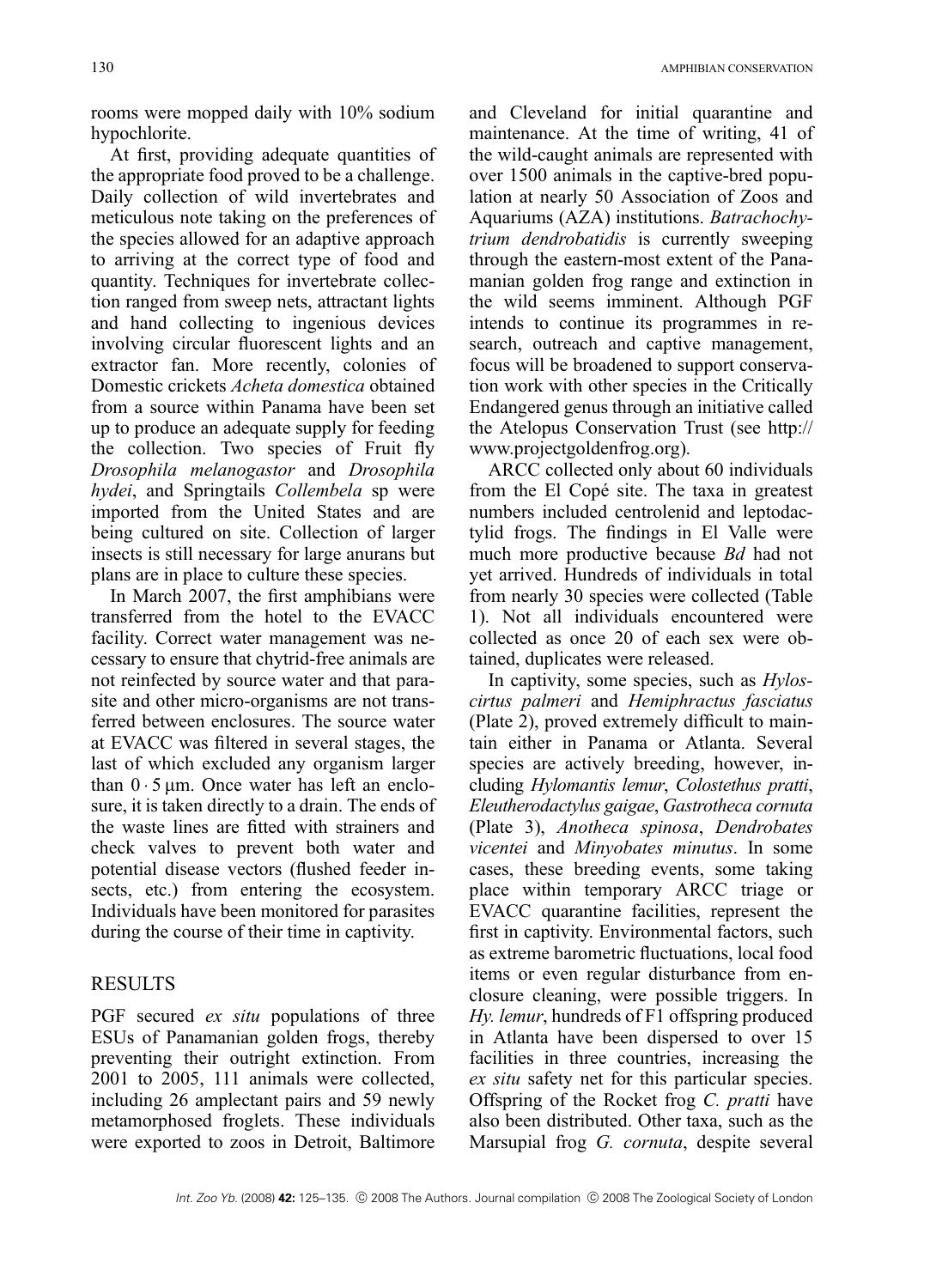

Plate 2. Casque-headed frog Hemiphractus fasciatus. Edgardo Griffith, El Valle Amphibian Conservation Center.



Plate 3. Horned marsupial frog Gastrotheca cornuta. Gravid  $\mathcal Q$  with eggs in pouch. Ron Gagliardo, Atlanta Botanical Garden.

successful breeding events, have proved difficult in terms of raising juveniles to adulthood owing to nutritional issues. This indicates that there is still much to learn about the captive care of many species.

For the EVACC project, it is still too early to declare success or failure. Measurable achievements of the project are simple and primarily concerned with our ability to keep the individuals alive (short term), reproduce

them (medium term) and overcome any issues relating to captive management, such as dietary and habitat needs and ability to produce F2s (long term). Anotheca spinosa, Pristimantis diastema, G. cornuta, He. fasciatus and Hy. lemur have been successfully reproduced so far and dozens of captive-bred amphibians exist as a result. Some priority taxa are yet to breed, some are yet to be collected and it may turn out to be too late for those species. Amphibians that have died have been submitted for comprehensive necropsy to Dr Allan Pessier at the San Diego Zoological Society. Preliminary necropsy results are suggestive of malnutrition likely associated with captive diets as a significant source of mortality along with lungworm infections. Finally, after taking a step back, it is important to remember that through the transfer of skills related to amphibian husbandry for the first time, there is a building in Panama where a skilled staff cares for and reproduces threatened Panamanian amphibians.

# CRITICISMS OF THESE PROJECTS WITH RECOMMENDATIONS FOR SIMILAR PROJECTS

At the time PGF was removing animals from the wild, no facilities existed in Panama to manage the animals within their range country. The same conditions still existed several years later at the inception of the ARCC project. Thus, in both cases, the animals were exported to the United States. This has created several complications that could have been avoided had the animals been kept in the range country. The planning and construction of EVACC addressed many of these issues.

#### **Biosecurity**

In moving animals across vast geographical barriers, the risk of exposing naïve populations to new pathogens is elevated. The problems of exposing imported species to potential pathogens in existing collections are only surpassed by the potential of native species to succumb to novel exotic pathogens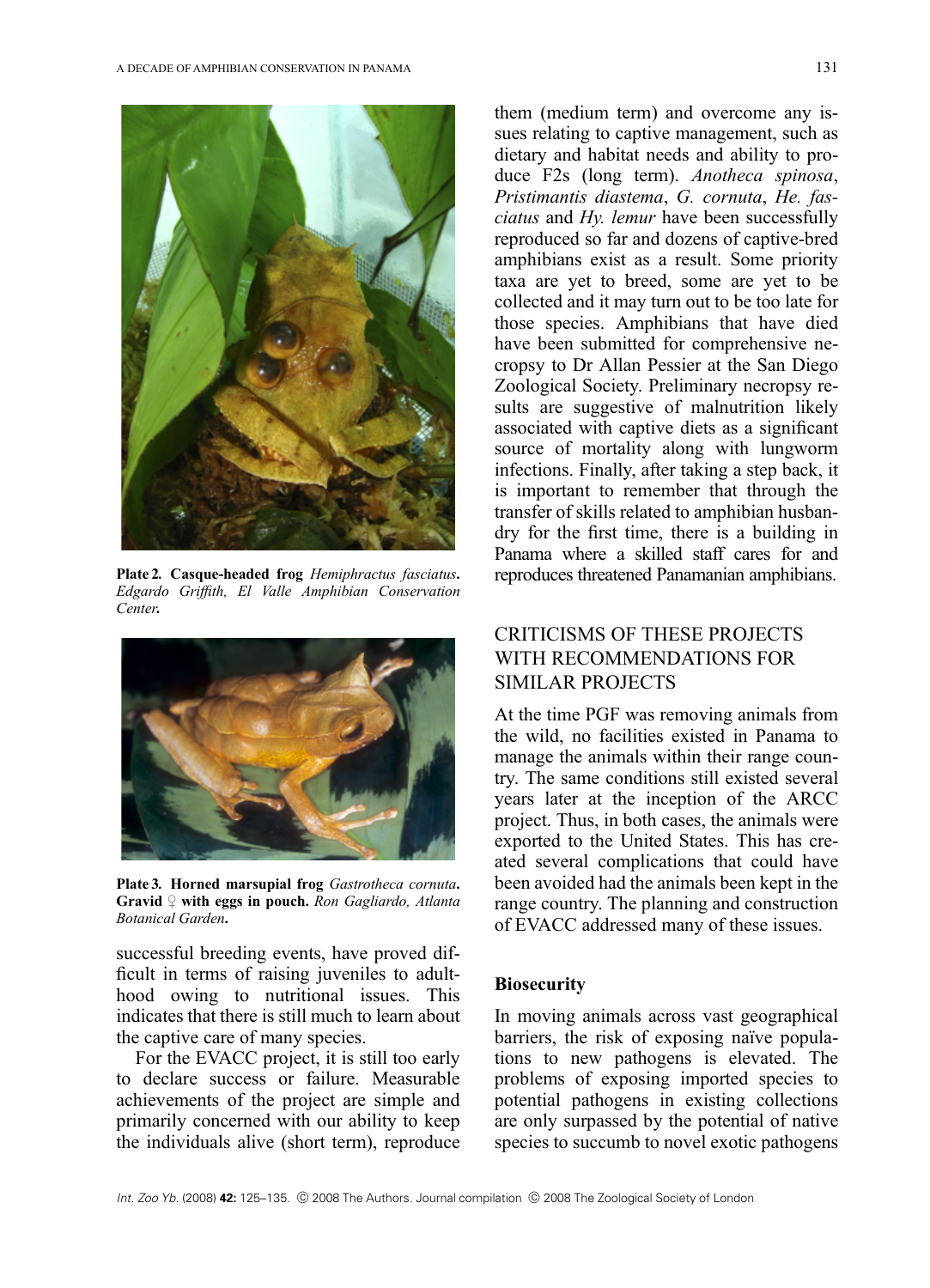brought in by wild collected animals. If animals must be removed from their range countries, appropriate biosecurity measures should be put in place to protect both the captive and the nearby wild populations. If the Panamanian animals in the United States are ever to be returned to the wild, it will be the responsibility of the institutions involved to do everything in their power to study the pathogens present in the candidate animals. The institutions must determine whether the pathogens came in with the original founders or whether they were subsequently introduced and must therefore be eliminated before release. Of course, one can only test for those pathogens that are already known, and a significant risk remains in introducing unknown, undetectable pathogens. Controlled laboratory exposure experiments should also be carried out to test for any negative impacts of introduced amphibians on the remaining wild amphibian populations. Most of these complications could have been avoided had the animals remained in Panama. Captive amphibian populations would benefit if more could be understood about long-term effects or artefacts of simply being raised under controlled captive conditions and subsequent issues when these animals are repatriated. For now, the recommendation is that any rescue colonies, anywhere in the world, remain within the range country. This will reduce stress on animals and eliminate risks of disease transmission across international borders. Working at the hotel in Panama presented some unique challenges with respect to biosecurity; for example, staff found native Marine toads Rhinella marina inside the 'clean' (post-chytrid treatment) room. Marine toads are known carriers of Bd (Berger et al., 1998) and the results of swabs taken from toads that were able to gain access to the rooms are eagerly anticipated. Toad faeces were also found on top of enclosures. This obviously has implications for the spread of parasites.

## **Politics**

It is often time-consuming and expensive to obtain the necessary permits to remove animals from the wild. Trying to move animals across international borders adds another layer of complexity and expense to the process. In addition, regardless of the exporter's motives, scientific reasoning and government support, removing animals from their country of origin can have negative publicity implications (Fig. 2). Gathering host-country national support in areas where the projects are being carried out is also helpful. Finally, one must consider how the 'internal' regulations of zoological associations, wildlife agencies and agriculture departments can affect (negatively or positively) the overall conservation mission of a programme. Are we keeping the best interest of the species in mind?

#### Resources and funding

In addition to biosecurity and permitting expenses, there are other financial incentives to keep programmes in range countries. The materials and labour to construct facilities can be cheaper outside the United States, and because of cost-of-living differences, biologists can be trained and used for less. Labour may be less expensive in some parts of the world but we must consider the amount of materials purchased outside of host countries and shipped in for these projects. This will increase costs beyond normal levels; we may quickly lose the ability to generalize about where projects are less expensive to implement. The situation in Panama is likely to be different from other countries. The availability of almost any material needed for construction and Panama's use of the US dollar as its currency certainly had a positive effect on logistics. One key point to consider here is that the funding necessary to begin and implement a project is only the beginning and in the case of ARCC, funding was sometimes sporadic, resulting in some minor delays with parts of the project. Owing to the rapid response needed and accelerated timelines, it was difficult to put all funding in place before beginning the project. EVACC started with a very modest budget and very modest goals. During the course of the project both were allowed to grow. In contrast to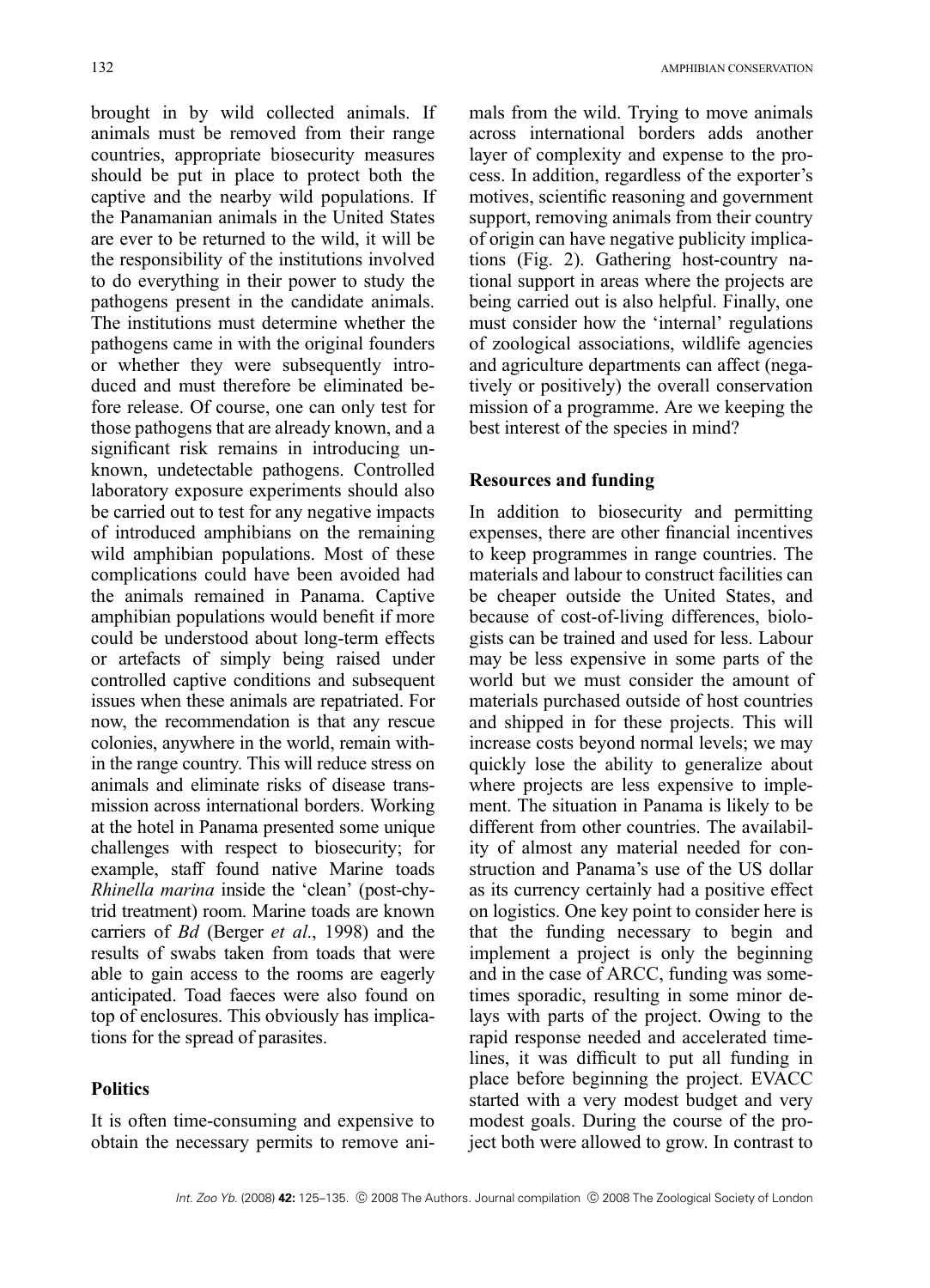

Fig. 2. Clipping from Panamanian newspaper showing 'mixed emotions' of having their animals exported. Usted Decide, 11 September 2006.

the ARCC, a gradually changing budget likely worked better under these circumstances because of the nature of the project. If the budget had been tightly restricted and not been allowed to grow to match the changing goals of the project, it may well have failed.

#### Capacity

While the United States might have more expertise and physical space for managing amphibians, their capacity is still quite limited. In 2000, a survey of AZA institutions revealed 'only enough space . . . to accommodate 10 taxa of amphibians' (K. Wright, pers. comm.). Clearly, the AZA community cannot lead many such rescues before their capacity is exceeded. If additional capacity must be built, better to build it where it is needed, train host-country nationals to run it and plan to support operations in country. Some of these were specific hurdles in the

ARCC and EVACC programmes as staff did not have the advantages of easy access to resources, such as ordering of food items or immediate access to veterinary facilities. Coordination of these activities in country is sometimes made more difficult by host-country regulations; for example, importing domestic crickets (a common food item for captive amphibians) has proven very difficult. Collection of wild native food was a large drain on manpower, although the nature of this type of response to a biodiversity crisis excludes the possibility of establishing invertebrate food cultures well ahead of time. This is something that should be established as rapidly as possible once the need is identified. At EVACC, manpower, through staff and volunteers, was gradually increased as the number of amphibians in captivity grew. A period of time did exist where staffing level was inadequate. Establishing an appropriate quantity of staff in advance of the need, so that training can be provided under less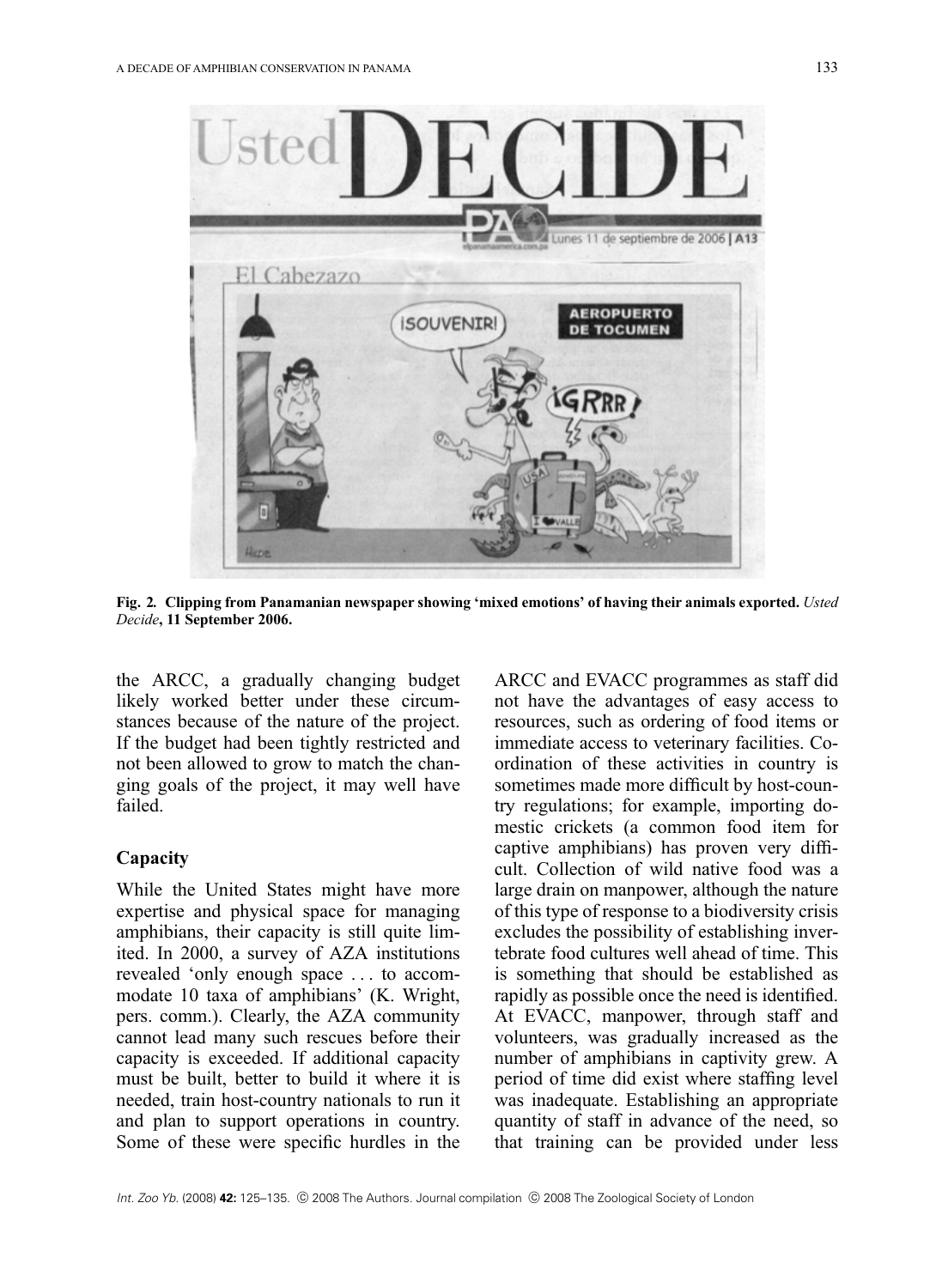stressful conditions, is suggested. All three projects involved some bilingual staff and volunteers, but there were still instances where the lack of language proficiency created delays or hurdles. Specific issues regarding facility design and the project objectives are numerous and potential solutions for future efforts are provided by Pfaff & Crump (2007).

In addition to the specifics of capacity issues, there is a more philosophical issue to consider. This is the concept of institutional commitment. The individuals taken in by all three projects need careful stewarding that takes not only individual commitments from keepers and organizers but also institutional commitments by various partners. Individual zoo staff members might come and go, but programmes that involve the preservation of species need to continue seamlessly; this requires unwavering institutional commitment. How long will PGF, ARCC and EVACC be supported by organizations?

#### **CONCLUSIONS**

With amphibians facing more threats and challenges than ever, careful choices must be made in order to preserve as much biodiversity as possible. The problems of amphibians are likely to increase in the future, along with the urgency of the response required. In too many cases, *ex situ* breeding work may be the only short-term solution for taxa that may otherwise disappear. This is an opportunity for academic researchers and zoological institutions to work together in synergy. Whether removing animals for research or as part of a rescue operation, full consideration must be given to the consequences. This work must be carried out carefully, with adequate planning and forethought. Thus, there are several principles of rapid-response programmes: being clear of the overall goals of the project, establishing the infrastructure including administration and operations to properly channel the resources needed to implement and maintain it and defining protocols for implementation and operation before initiating the programme. Embedded in

these principles are more specific aspects including the procurement of funding, securing government support and assembling the proper staff (from team leaders to veterinarians). Once these actions are taken, another part of the process comes into play for implementation including species prioritization, establishing local staff and agencies to take part, confirming funding and finally, beginning physical collections and triage.

As zoological, academic and private stakeholders transform into conservation stewards and become more active in these types of projects, action must follow a clear understanding of the commitments required. Following the recommendations proposed by the Amphibian Ark (http://www.AmphibianArk. org; Zippel et al., 2006) and ACAP (Moore & Church, in press) as a guide and keeping long-term goals in mind along the way, these types of programmes could succeed. There are many ways to accomplish the overall goal of species preservation and using accepted protocols of biosecurity, handling as much of the work in range country and making the commitments necessary to carry the projects through to completion will ultimately be very important considerations for long-term survival of some of our most threatened species.

## PRODUCTS MENTIONED IN THE TEXT

Itraconazole: supplied by PCCA Inc., Houston, TX, USA.

#### **REFERENCES**

ANNIS, S., DASTOOR, F. P., ZIEL, H., DASZAK, P. & LONG-CORE, J. E. (2004): A DNA-based assay identifies Batrachochytrium dendrobatidis in amphibians. Journal of Wildlife Diseases 40: 420–428.

BERGER, L., SPEARE, R., DASZAK, P., GREEN, D., CUNNING-HAM, A., GOGGIN, C., SLOCOMBE, R., RAGAN, M., HYATT, A., MCDONALD, K., HINES, H., LIPS, K., MARANTELLI, G. & PARKES, H. (1998): Chytridiomycosis causes amphibian mortality associated with population declines in the rain forests of Australia and Central America. Proceedings of the National Academy of Sciences United States of America 95: 9031–9036.

FROST, D. R. (2007): Amphibian species of the world: an online reference: version 5.1 (10 October 2007). New York, NY: American Museum of Natural History. http:// research.amnh.org/herpetology/amphibia/index.php